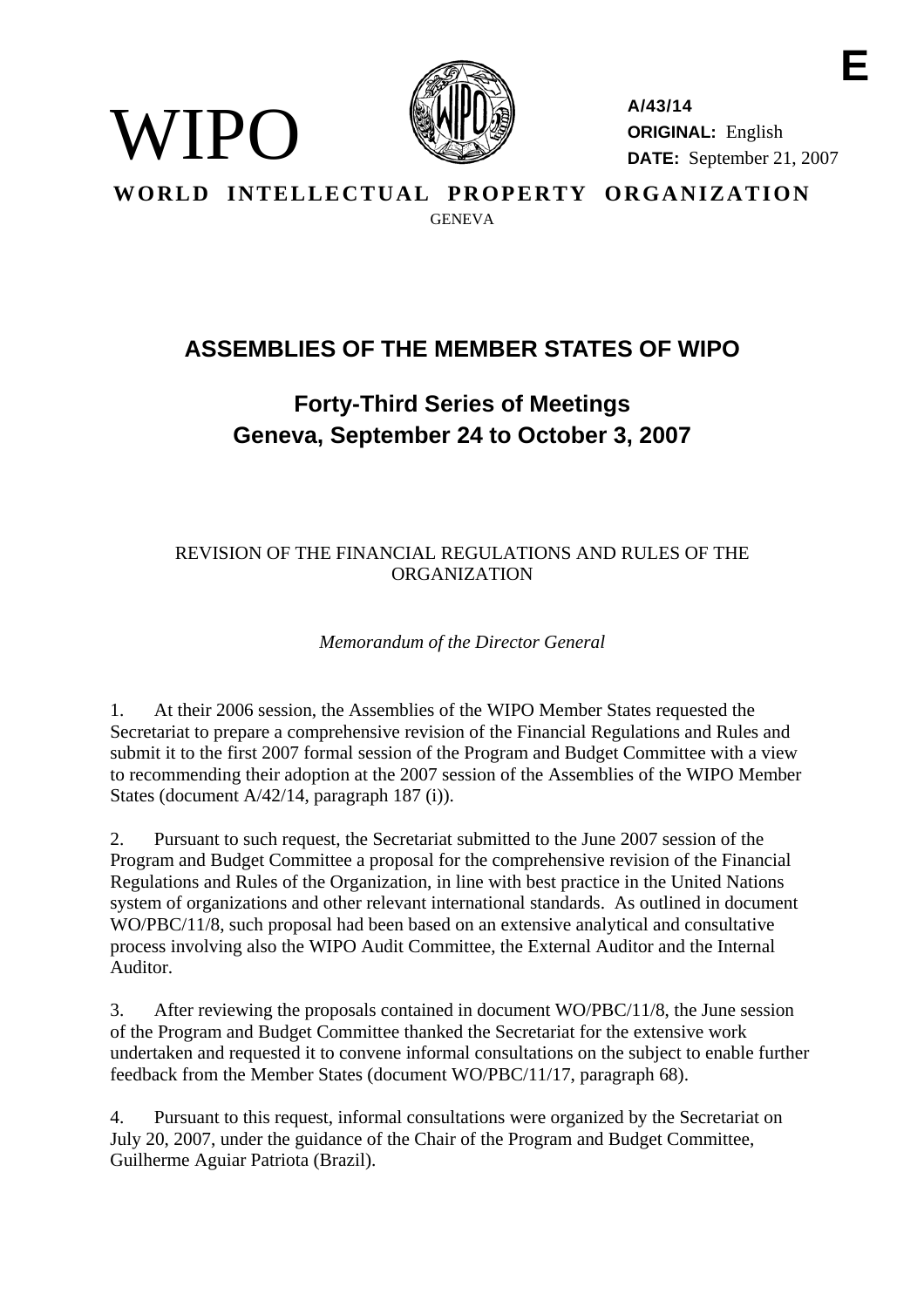5. Based on the feedback received at these informal consultations, the Secretariat prepared a revised version of the proposal and submitted it for the consideration of the twelfth (September) session of the Program and Budget Committee (document WO/PBC/12/6).

6. As stated in the report of the September session of the Committee (document WO/PBC/12/9, paragraphs 61 to 70 and Annexes V and VII thereto), following discussion and input from Member States as well as from the Audit Committee, the Program and Budget Committee deliberated as follows:

*"70. The Program and Budget Committee:* 

 *"(i) took note of the information contained in document WO/PBC/12/6, as well as of the views expressed by the delegations and the Audit Committee;* 

 *"(ii) recommended to the Assemblies of WIPO Member States the adoption of the new Financial Regulations as appended to document WO/PBC/12/6, with January 1, 2008, as date of entry into force, as amended to reflect the recommendations of the Audit Committee (as per paragraph 34 of document WO/AC/6/2), as well as to reflect the agreement reached by the Committee on a number of further amendments, as described in the report of the session. Regarding draft Regulation 5.6 (Flexibility Adjustments), the Committee agreed that it required further consultations before being in a position to make a recommendation to the Assemblies on the adoption of this provision, and proposed to continue examining this draft with a view to making a recommendation to the Assemblies at their 2008 session;* 

 *"(iii) gave its positive advice on the establishment by the Director General of the new Financial Rules as appended to document WO/PBC/12/6, effective January 1, 2008 as amended to reflect, as appropriate, the recommendations of the Audit Committee (as per paragraph 34 of document WO/AC/6/2) as well as to reflect the agreement reached by the Committee on a number of further amendments, as described in the report of the session."*

7. To facilitate the deliberations of the Assemblies of WIPO Member States, the proposal submitted to, and an extract from the report adopted by, the September session of the Program and Budget Committee, are enclosed to the present document under Annex I an II, respectively.

8. Subject to the agreement of the Assemblies of WIPO Member States with the proposal contained in paragraph 9 below, the Office of the Legal Counsel will officially notify all Member States of the adoption of the new Financial Regulations and Rules of the Organization, and disseminate the final text thereof, as required, prior to January 1, 2008.

> *9. The Assemblies of WIPO Member States are invited to:*

> *(i) decide that the proposed new Financial Regulations of the Organization, as referred to in the recommendation of the twelfth session of the Program and Budget*